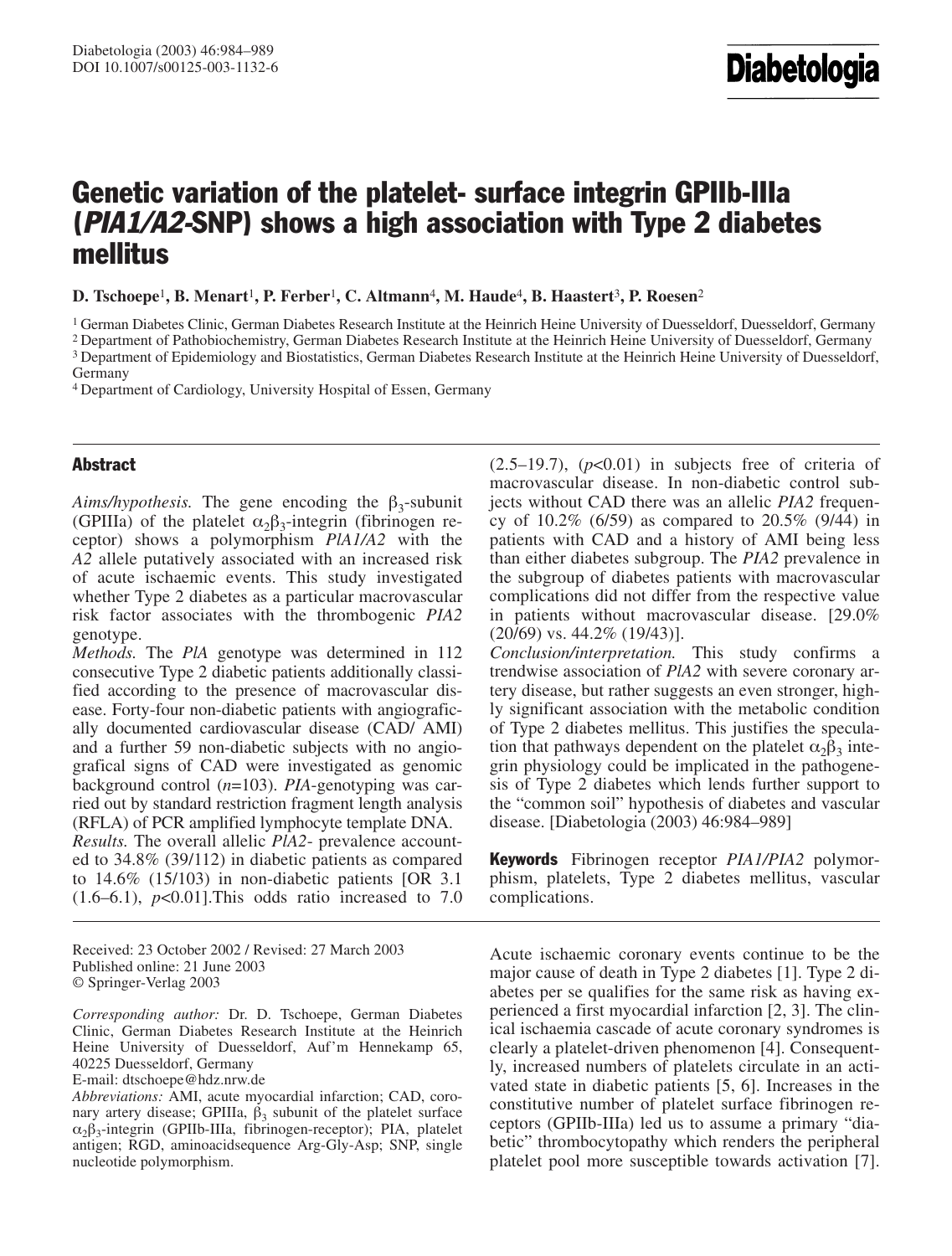|                                     | Control Group |                |   |                 |  |                           |                   | Diabetes mellitus Group |                |               |                |     |                          |                   |
|-------------------------------------|---------------|----------------|---|-----------------|--|---------------------------|-------------------|-------------------------|----------------|---------------|----------------|-----|--------------------------|-------------------|
|                                     |               | $CAD-$         |   | $CAD+$<br>(AMI) |  | ALL                       | Missing<br>values | Macro-                  |                | Macro+        |                | ALL |                          | Missing<br>values |
| Number of Patients<br>(male/female) |               | # 59 (35/24)   | # | 44 (40/4)       |  | $\frac{1}{2}$ 103 (75/28) | $\overline{0}$    |                         | 43 (17/26)     |               |                |     | 69 (41/28) ! 112 (58/54) | $\Omega$          |
| Age (years)                         |               | $57\pm10$      |   | $59+9$          |  | $58 \pm 10$               | $\theta$          | ∗                       | 60±11          | $* 66 \pm 10$ |                |     | $: 63 \pm 10$            | 6                 |
| Hypertension $(\%)$                 | 47.5          |                |   | 64.3            |  | 54.5                      | 2                 |                         | 57.1           | 75.4          |                |     | 68.5                     |                   |
| $BMI$ (kg/m <sup>2</sup> )          |               | $27.0 \pm 4.3$ |   | $27.4 \pm 3.1$  |  | $27.2 \pm 3.8$            | $\theta$          |                         | $28.6 \pm 4.2$ |               | $29.5 \pm 5.3$ |     | $29.1 \pm 4.9$           | 8                 |
| Total cholesterol<br>(mmol/l)       |               | $6.1 \pm 1.4$  |   | $5.8 \pm 1.1$   |  | $5.9 \pm 1.3$             | 27                |                         | $5.8 \pm 1$    |               | $5.9 \pm 1.3$  |     | $5.8 \pm 1.2$            | 3                 |
| $LDL$ (mmol/l)                      |               | $4.2 \pm 1.4$  |   | $3.8 \pm 1.1$   |  | $4.0 \pm 1.3$             | 36                |                         | $3.6 \pm 1$    |               | $3.9 \pm 0.9$  |     | $3.7 \pm 1$              | 29                |
| $HDL$ (mmol/l)                      | #             | $1.5 \pm 0.5$  | # | $1.2 \pm 0.4$   |  | $1.3 \pm 0.4$             | 35                |                         | $1.2 \pm 0.6$  |               | $1.0\pm0.4$    |     | $1.1 \pm 0.5$            | 29                |
| Plasma fibrinogen<br>(g/l)          |               | $3.0 \pm 0.7$  |   | $3.1 \pm 0.9$   |  | $3.1 \pm 0.8$             | 35                |                         | $3.0 \pm 1.2$  |               | $3.5 \pm 1.0$  |     | $3.3 \pm 1.1$            | 26                |
| $HbA_1(\%)$                         |               |                |   |                 |  |                           | 103               |                         | $11.0 \pm 2.6$ |               | $10.7 \pm 1.9$ |     | $10.8 \pm 2.2$           | 10                |
| Albuminuria<br>(ug/min)             |               |                |   |                 |  |                           | 103               |                         | $(2 - 1565)$   |               | $(3 - 3800)$   |     | $(2 - 3800)$             | 20                |
| Median                              |               |                |   |                 |  |                           |                   |                         | 12             | 24            |                |     | 15                       |                   |

**Table 1.** Clinical characteristics and biochemical data of Type 2 diabetes mellitus patients and non-diabetic controls

 $AMI = acute$  myocardial infarction;  $BMI = body$  mass index;  $CAD = \text{coronary artery disease}$ ;  $HDL = \text{high density lipopro-}$ tein; LDL = low density lipoprotein; Macro−/+ = without/with macrovascular disease

#, \* or ! *p*<0.05, two sided testing: # CAD− vs. CAD+/AMI;

\* Macro− vs. Macro+; ! all controls vs. all diabetics

The nucleated bone marrow megakaryocytes have been shown to be altered both in terms of DNA content (ploidy) and quantitative GPIIb-IIIa expression in the diabetic BB-rat model and in human Type 2 diabetes patients [8, 9].

The platelet GPIIb-IIIa receptor converges the wide array of agonist-induced activation signalling towards functional platelet aggregation by fibrinogen crossbridging ("final common pathway"; [10]). The outside-in signalling cascade of this receptor is modulated by the proteolytic enzyme calpain, an isoform of which has shown a genetic polymorphism with tight association to the manifestation of clinical Type 2 diabetes mellitus [16). The gene encoding the  $\beta_3$ -subunit (GPIIIa) of the receptor which contains the RGD-recognizing sequence of the fibrinogen molecule, shows a polymorphism (*PlA1/A1, PIA1/A2, PIA2/A2)* suggested to promote more intense platelet- fibrinogenreceptor interaction [11, 12]. Clinically, others have reported for the first time the existence of a strong association between the genomic prevalence of the *PlA2* allele and acute coronary thrombosis [13].

Along with the reported findings of DNA-changes in the nucleated megakaryocytic precursor cells under diabetic conditions, we found it intriguing to investigate whether genomic variation also exists in the GPIIb-IIIa gene in favour of the putative thrombogenic *PlA2* allele and how the vascular status is related in diabetic patients as compared to a genetic control background.

#### Subjects and methods

*Study design and patients*. This investigation was designed as a cross-sectional study including consecutive patients with diabetes mellitus and non-diabetic control subjects. All investigations were carried out in accordance with the Declaration of Helsinki as revised in 2000.

Blood samples from a total of 215 subjects were analyzed. The diagnosis of diabetes required documented hyperglycaemia and increased  $HbA_1$ . The type of diabetes was classified according to mode of treatment, anamnesis and clinical case presentation using recent American Diabetes Association guidelines [14]. In the diabetes group (*n*=112), patients of the German Diabetes Research Institute, Duesseldorf with (*n*=69) or without clinically apparent macrovascular complications (*n*=43) were included. Macrovascular disease was assumed with the presence of symptoms (stenocardia, gangrene, amputation or confirmed apoplexia), angiologically proven atherosclerotic disease (peripheral, cerebral or coronary arteries), ischaemic ECG signs (ST-segment depression ≥1 mV) and the requirement of any targeting medication (e.g. nitrates). Endpoint reporting was based on recalling patient data, detailed review of hospital records using standard criteria and the recent clinical investigation.

The control group consisted of non-diabetic patients (*n*=103) admitted to the cardiological department of the University Clinic Essen with unspecified chestpain where CAD was excluded ( $n=59$ ) or confirmed on the basis of coronary angiography and a proven history of AMI (*n*=44) (Table 1).

*PlA-genotyping.* The genotype (*PIA1/A1, PIA1/A2, PIA2/A2*) was determined by restriction fragment length analysis (RFLA).

Genomic DNA was isolated from whole blood samples using the QIAamp Blood Kit (Qiagen, Hilden, Germany) according to the manufacturers protocol. The samples were stored at −20°C in EDTA (1.6 mg/ml) coated collection tubes (Sarstedt, Nümbrecht, Germany).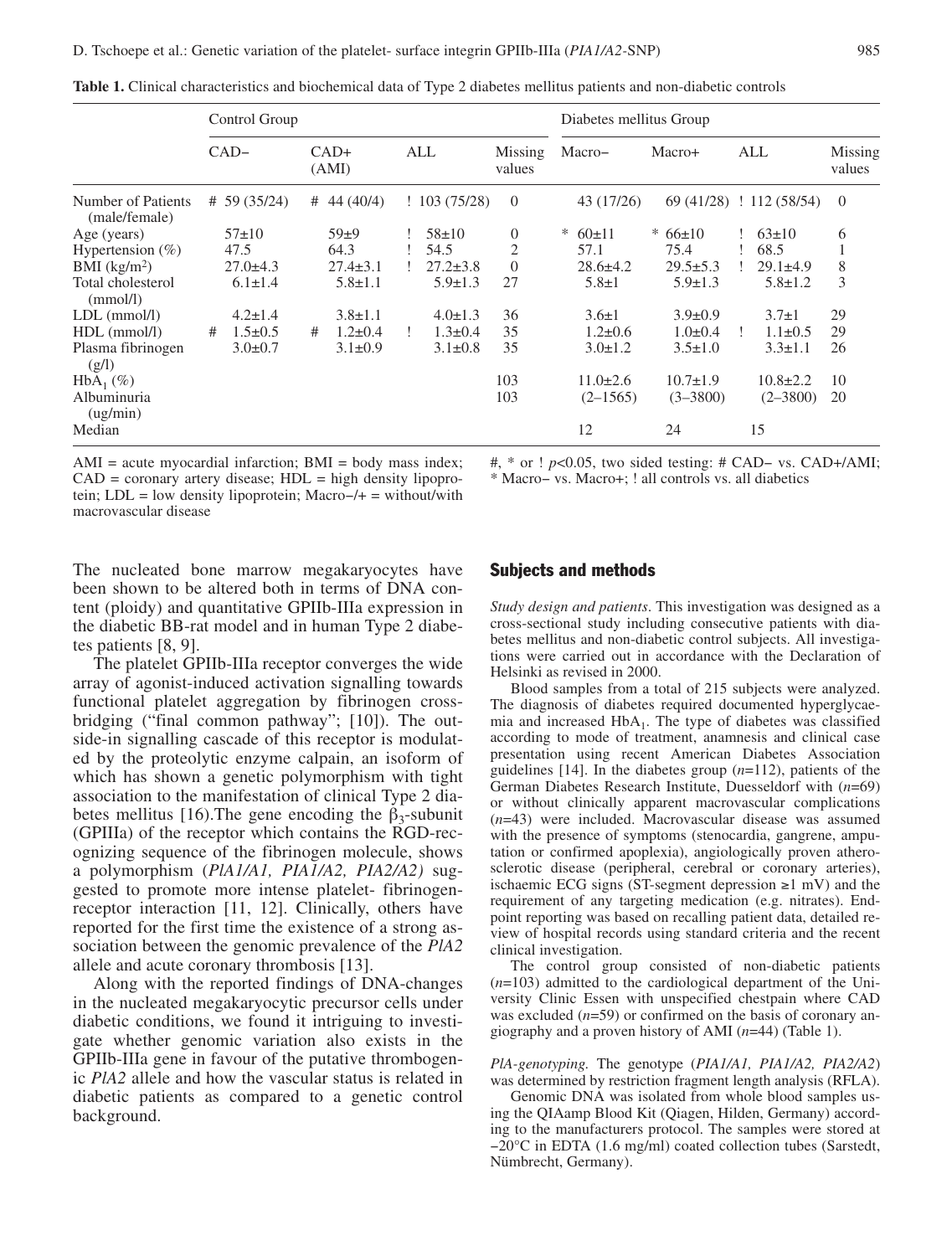Exon two was amplified using the flanking primers 5′-TTC TGA TTG CTG GAC TTC TCT T-3′(sense)/ 5′TCT CTC CCC ATG GCA AAG AGT-3′(antisense). The PCR was done for 32 cycles (92°C 30 s; 55°C 1 min; 72°C 1 min.) with a final extension at 72°C for 10 min (Hybraid-Omnigen-PCR, MWG-Biotech, Ebersberg, Germany). The amplification mix (40 µl) contained 100 ng of template DNA, 1.5 mmol/l MgCl<sub>2</sub>, 200 µmol of each dNTP, 2.5 pmol of each primer, 1-times PCR-reaction buffer [20 mmol/l Tris-HCl (pH 8,4), 50 mmol/l KCl] and 25 mU/µl Taq-polymerase, both from Gibco-Life Technologies, (Eggenstein, Germany). The resulting PCR product (266 base-pairs) was further analysed by restriction analysis:

The mutation characterizing the *PIA2*-allele is a substitution of cytosine for thymidine at position 1565, AC  $EMBL<sub>J05427</sub>$ , in exon two of the platelet fibrinogen receptor on chromosome 17 [15]. Carrying this substitution the exon two PCR-amplificate (266 bp) can be restricted by Nci I (5′-C**C1565**↓(C/G)GG-3′) creating two restriction fragments of 216 and 50 bp respectively and by Msp I  $(5'-C\sqrt{C_{1565} \text{ GG-3}})$ resulting in three restriction fragments of 171, 50, 45 bp (enzymes from MBI-Fermentas, St. Leon-Rot, Germany). The wild-type allele *PIA1* is not cut by Nci I and only cut one time by Msp I giving two fragments of 216 and 50 bp. The restrictions were carried out overnight according to the manufacturers protocol. The resulting fragments were concentrated using 1/10 volume sodium acetate (3 mol, pH 5.2) and 2.5 volume ethanol (100%) for 12 h at −20°C. DNA was collected (15,000 g, 4 $\degree$ C, 30 min) and redisolved in 5 µl H<sub>2</sub>O<sub>autoclaved</sub>. 3 µl of loading buffer [5% (v/v) glycerol, 0.04% (w/v) bromphenolblue and 0.04% (w/v) xylenxyanol] were added and the restriction pattern was analysed in a 2% agarose gel (1×TAE) containing ethidium bromide (0,5 µg/ml).

SSCP-analysis and fluorescence sequencing of the PCRamplificates and digest products was done by spot checks and achieved complete confirmation.

*Clinical chemistry*. All documentation parameters (HbA<sub>1</sub>, cholesterol, LDL-, HDL-cholesterol, fibrinogen) were determined using routine methods.

*Statistical analysis.* Categorial variables are shown by number or percentage. Continuous data are presented as means ± SD or median and range. Categorial variables were compared by Fisher's exact test and continuous variables with Student's *t*-test or Wilcoxon-test.

Odds ratios (OR) are given with 95% CI (Mantel-Haenszel). To adjust for confounders a multiple logistic regression model was carried out with dependent variable diabetes and covariates *PIA*-genotype, age, sex and BMI. Data were computed by SAS version 8.1 TS1M0 on UNIX. A *p* value of less than 0.05 was considered statistically significant.

## Results

*Risk factor profile.* There were slight, yet significant differences between the groups in the prevalence of hypertension, age and HDL cholesterol (Table 1). When comparing patient subgroups, fibrinogen was additionally increased in diabetic patients with macrovascular complications. There were no statistically definite associations of selected risk factors and *PIA*-genotype (data not shown).



**Fig. 1.** (**A**) Odds ratios (adjusted) between *PIA* allele frequencies and clinical status. CAD  $+/-$  = with/without coronary artery disease. (**B**) *PIA2*-prevalence by patient subgroups

*Genotyping.* The prevalence of the *PlA2* allele (*PlAX/A2*: either heterozygous *PlA1/A2* or homozygous *PlA2/A2*) among the diabetic patients accounts for 34.8% (39/112) being more than two-fold higher than among non-diabetic control subjects [14.6%; 15/103; OR 3.1 (1.6–6.1), *p*<0.01] (Fig. 1A,B).

Subgroup comparison of Type 2 diabetes patients without vascular complications with non-diabetic control subjects without documented coronary artery disease resulted in an even greater separation of *PlA2* allele-positivity: 44.2% (19/43) compared with 10.2% (6/59); OR 7.0 (2.5–19.7), *p*<0.01.

*Multivariate analysis.* The magnitude of the reported odds ratios did only slightly change after multivariate adjustment for sex, age and BMI (data set complete with 10 dropouts because of missing values): OR 3.6 (1.7–7.5), and OR 12.9 (3.8–43.2), (*p*<0.01, *p*<0.01) (Fig. 1A).

*Vascular disease.* In contrast, the separation was lost when exclusively comparing the Type 2 diabetic patients with vascular disease with the non-diabetic control subjects with documented coronary artery disease: 29.0% (20/69) compared with 20.5% (9/44); OR 1.6 (0.6–3.9), [OR adjusted: 1.3 (0.5–3.8)].

CAD/AMI patients without diabetes show a twofold higher *PlA2* carriage (20.5%; 9/44) than subjects without CAD (10.2%; 6/59). In the Type 2 diabetes group there was no difference in the prevalence of *PlA2* whether vascular complications were detectable  $(29.0\%; 20/69)$  or not  $(44,2\%, 19/43)$  (Fig. 1B).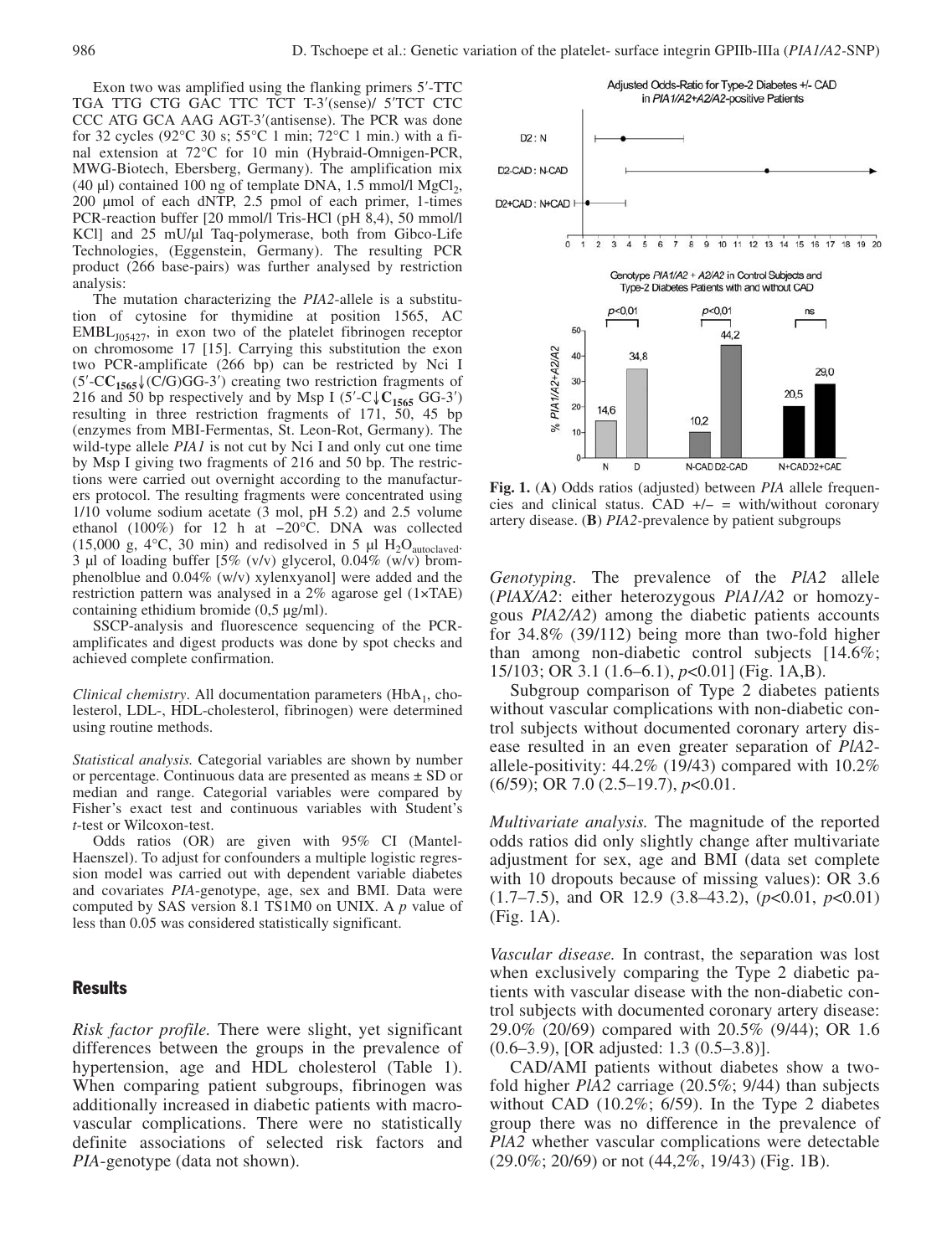## **Discussion**

We report a higher prevalence of the *PIA2*-allele of the gene encoding for the GPIIIa  $(\beta_3)$  subunit of the platelet surface  $\alpha_2\beta_3$ - integrin (GPIIb-IIIa) in patients with Type 2 diabetes mellitus as compared to non-diabetic control subjects. The association of this single nucleotide polymorphism (SNP) was strong with the metabolic disease, but absent with the manifestation of clinical atherosclerotic disease.

This represents an unexpected new finding for Type 2 diabetes patients being at a particular high risk for the development of coronary artery disease. Our cross-sectional linkage analysis with clinical phenomenology clearly provides no causative relationship. However, similar to the association of genetic variations in the calpain-10 gene our finding here suggests that platelet pathways not yet considered may be of some pathogenetic impact for the metabolic disease or inherently belong to the wide array of pathophysiologic alterations linked to Type 2 diabetes [16]. Agonistdependent calpain activation is recognized as part of the outside-in stimulus response pathways being implicated in the procoagulant activity of activated platelets [17]. Recently, this enzyme has been shown to proteolyse structural and signalling proteins involved in cytoskeleton remodelling and platelet activation events downstream to  $\alpha_2\beta_3$ - integrin (GPIIb-IIIa) activation [18, 19]. Unfortunately, we do not have parallel genomic calpain data available in this limited cohort study, but our results of a tight genetic association of the  $\alpha_2\beta_3$ - integrin (GPIIb-IIIa) physiology (not exclusively restricted to platelets) with Type 2 diabetes could provide an additional pathway as to how genetic variations in the calpain system might functionally operate. Moreover, an interaction of both genetic variations could be anticipated, but the nature of this remains completely speculative.

We cannot provide genomic linkage data of the investigated SNP with other genetic variations in close proximity of the *PlA2* gene locus (17q21.32). GLUT-4 and the glucagon-receptor are known Type 2 diabetes related genes, but both are located at the opposite end of the chromosome (17p13; 17q25) suggesting no interaction with the SNP under investigation.

Based on antibody binding data it is assumed that the *PIA2*- genotype is processed into functionally relevant phenotypical alterations of ligand (fibrinogen) receptor (GPIIb-IIIa) interaction possibly causing hyperaggregation in response to stimulating agonists such as shear, matrix components or coagulation inducers [20, 21, 22, 23, 24]. Clearly, *PIA2*- carriers generate more thrombin after microvascular trauma which underlines the functional meaning of this particular platelet SNP also suggesting some pharmagenomic importance [25, 26]. A more complex interpretation can be derived from the data from another study showing that ligation of the *PIA2*-genotype integrin could affect outside-in signalling efficacy with the consequence of more intense platelet-platelet interaction, but also increased adherence to immobilized adhesion molecules. Such events might take place not only in the large high flow vessels, but also in the nutritive microcirculation being regulatory part of the skeletal muscle energy metabolism [27, 28].

Our data further promulgate the earlier suggestion of a primary, genetically-determined link between diabetes and platelet physiology which could operate via the GPIIb-IIIa platelet surface integrin. This receptor was phenotypically shown to be increased on platelets from diabetic patients, but in the BB-rat model of insulin deficient diabetes increased GPIIb-IIIa-expression was also accompanied by changes in DNA-content (ploidy) of the nucleated megakaryocytic bone marrow precursor cells [9]. It was therefore consequent to ask for genetic prothrombotic variants associated with platelet hyper-reactivity in Type 2 diabetic patients. The unequivocally clear answer from our data shows that the *PIA2*-positive genotype is closely associated with the diagnosis of diabetes suggesting a possible relationship with the metabolic disease itself. It is tempting to speculate therefore, that the *PIA*-SNP belongs to the diabetes-related genetic variation which also operates lineage-specific blood cell lines [29, 30]. The *PIA2*-type megakaryocyte-platelet axis could then result in a highly reactive peripheral platelet pool which responds to lower activation thresholds ("activated megakaryocyte-platelet-system" [7]).

In non-diabetic patients our data support the assumption of a possible association with the risk of acute ischaemic coronary syndromes trendwise by the observed doubling in the allelic frequency: 10.2 compared with 20.5% (non significant). Increased *PIA2* prevalence in CAD and in patients after myocardial infarction was reported [31, 32, 33, 34, 35]. In a prospective nested case control trial within the Physician's Health Study no association was found of the *PIA2*-prevalence with any thrombotic endpoint at all and this was confirmed by the ECTIM and ARIC studies and by some smaller studies [36, 37, 38, 39, 40]. Others seem to resolve these striking differences by their suggestion that *PIA2*-prevalence does not act as a risk factor per se, but strongly determines the thrombogenic reactivity of the circulating platelets [32]. This concept is attractive, since it addresses platelet hyperreactivity super-imposed to coronary atherosclerosis to act as the final mechanism which translates risk factor-dependent vessel wall morphology into blood-dependent thrombotic infarction. It is interesting to note that no interference must be anticipated with the newly-recognized myocardial infarction susceptibility gene on chromosome 14 [41]. However, a relation between *PIA2*-prevalence and cholesterol levels as well as with smoking upon ischaemic endpoints was reported clearly suggesting an interaction between the genotype and environmental factors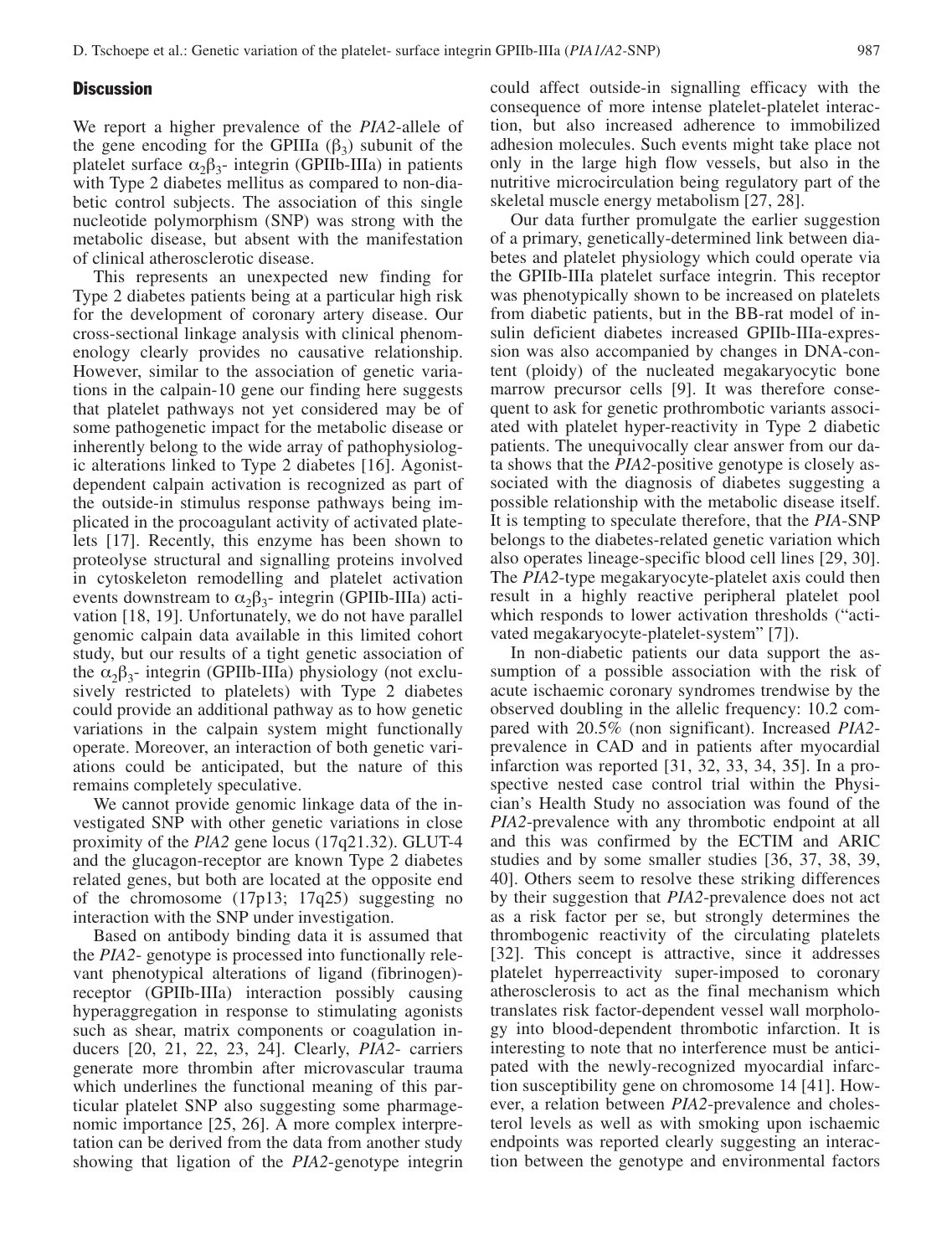[42, 43]. In turn, prevalence of diabetes could have contributed skewness to the clinical and epidemiological studies mentioned above thus accounting for some of the contradictory results.

The magnitude of our observation might depend on the unexpected low *PIA2-* prevalence in the non-diabetic control subjects which potentially reflects a high selection bias with this special population of chest pain patients. However, the increase of the *PIA2* prevalence above 30%, exceeding the ranges observed with CAD, and a history of myocardial infarction in simple association with the presence of Type 2 diabetes fits with earlier observations. One study found a *PIA2*- prevalence up to 38% in Type 2 diabetic patients with macrovascular disease before the age of 60 being not significantly different from 29% in patients without macrovascular disease [43].

In summary, our cross-sectional analysis suggests a close association of the *PIA2* SNP with Type 2 diabetes mellitus. The nature of this association cannot be answered by this limited data set, but the view that a prothrombotic genetic variation associates with the metabolic disease further supports the "common soil" hypothesis: that the presence of the *PIA2* allele could precipitate thrombotic endpoints, explaining in part the extraordinary risk of these patients for acute ischaemic events. Thus, we propose *PIA2* SNP as a diabetes related genetic variation being secondarily involved in the macrovascular prognosis of such patients. However, this hypothesis urgently awaits confirmation from the prospective epidemiological KORA trial data.

*Acknowledgements*. We thank Mrs. H. Liu and Dr. K. Stockklauser-Färber for their excellent assistance in carrying out the molecular genetic techniques and critical methods review. This work was in part supported by a grant from the German Diabetes Association.

## **References**

- 1. Nathan DM, Meigs J, Singer E (1997) The epidemiology of cardiovascular disease in type 2 diabetes mellitus: how sweet it is... or is it? Lancet 350 [Suppl I]:4–9
- 2. Haffner S, Lehto S, Rönnemaa T, Pyorälä K, Laakso M (1998) Mortality from coronary heart disease in subjects with type-2 diabetes and in nondiabetic subjects with and without prior myocardial infarction. New Engl J Med 339:229–234
- 3. Tschoepe D (1998) Coronary artery disease in diabetes mellitus: a challenge for intervention. Exp Clin Endocrinol Diabetes 106:16–24
- 4. Topol EJ (1998) Toward: new frontier in myocardial reperfusion therapy. Emerging platelet preeminence. Circulation 97:211–218
- 5. Tschoepe D, Driesch E, Schwippert B, Niewenhuis HK, Gries FA (1995) Exposure of adhesion molecules on activated platelets in patients with newly diagnosed IDDM is not normalized by near- normoglycemia. Diabetes 44:890– 895
- 6. Tschoepe D, Roesen P, Esser J et al. (1990) Large platelets circulate in an activated state in diabetes mellitus. Semin Thromb Hemost 17:433–439
- 7. Tschoepe D (1995) The activated megakaryocyte- platelet system in vascular disease: focus on diabetes. Semin Thromb Hemost 21:152–159
- 8. Brown A, Hong Y, Belder A de, Beeso HL, Sherword R (1997) Megakaryocyte ploidy and platelet changes in human diabetes and atherosclerosis. Arterioscl Thromb Vasc Biol 17:802–807
- 9. Tschoepe D, Schwippert B, Schettler B, Kiesel U, Rothe H, Roesen P (1992) Increased GPIIBIIIA expression and altered DNA-ploidy pattern in megakaryocytes of diabetic BB-rats. Eur J Clin Invest 22:591–598
- 10. Levkovits J, Plow EF, Topol EJ (1995) Platelet glycoprotein IIb/IIIa receptors in cardiovascular medicine. New Engl J Med 332:1553–1559
- 11. Zimrin AB, Gidwitz S, Lord S et al. (1990) The genomic organization of platelet glycoprotein IIIa. J Biol Chem 265:8590–8595
- 12. Kunicki TJ, Newman PJ (1992) The molecular immunology of human platelet proteins. Blood 80:1386–1404
- 13. Weiss EJ, Bray PF, Tayback M et al. (1996) A polymorphism of a platelet glycoprotein receptor as an inherited risk factor for coronary thrombosis. New Engl J Med 334:1090–1094
- 14. The Expert Committee on the Diagnosis and Classification of Diabetes Mellitus (1997) Report of the Expert Committee on the Diagnosis and Classification of Diabetes Mellitus. Diabetes Care 20:1183–1193
- 15. Newman PJ, Derbes RS, Aster RH (1989) The human platelet alloantigens. PIA1 and PIA2 are associated with a leucine 33/proline 33 amino acid polymorphism in membrane glycoprotein IIIa, and are distinguishable by DNA typing. J Clin Invest 83:1778–1781
- 16. Horikawa Y, Oda N, Cox NJ et al. (2000) Genetic variation in the gene encoding calpain-10 is associated with type 2 diabetes mellitus. Nat Genet 26:163–175
- 17. Fox JE, Reynolds CC, Austin CD (1990) The role of calpain in stimulus-response coupling: evidence that calpain mediates agonist-induced expression of procoagulant activity in platelets. Blood 76:2510–2519
- 18. Croce K, Flaumenhaft R, Rivers M et al. (1999) Inhibition of calpain blocks platelet secretion, aggregation, and spreading. J Biol Chem 274:36321–36327
- 19. Schoenwaelder SM, Yuan Y, Jackson SP (2000) Calpain regulation of integrin alpha IIb beta 3 signaling in human platelets. Platelets 11:189–198
- 20. Weiss EJ, Goldschmidt-Clermont PJ, Grigoryev D, Jin Y, Kickler TS, Bray PF (1995) A monoclonal antibody (SZ21) specific for platelet GPIIIa distinguishes PIA1 from PIA2. Tissue Antigens 46:374–381
- 21. Schwippert-Houtermans B, Strapatsakis S, Roesen P, Tschoepe D (2001) Evaluation of an antibody-based genotype classification of the platelet fibrinogen receptor (GPIIbIIIa). Comm Clin Cytometry 46:238–242
- 22. Feng D, Lindpainter K, Larson MG et al. (2001) Platelet glycoprotein IIIa PIA2 polymorphism, fibrinogen and platelet aggregability. The Framingham Heart Study. Circulation 104:140–144
- 23. Cannon CP, Bray PF, Ault K, Rizzo MJ, Braunwald E (1998) PIA2 polymorphism of the platelet IIbIIIa receptor: increased risk of early recurrent ischemic events in acute coronary syndromes, increased platelet aggregability, and effective platelet inhibition by an oral IIbIIIa inhibitor: Results from TIMI 12. Circulation 98 [Suppl 1]:A880